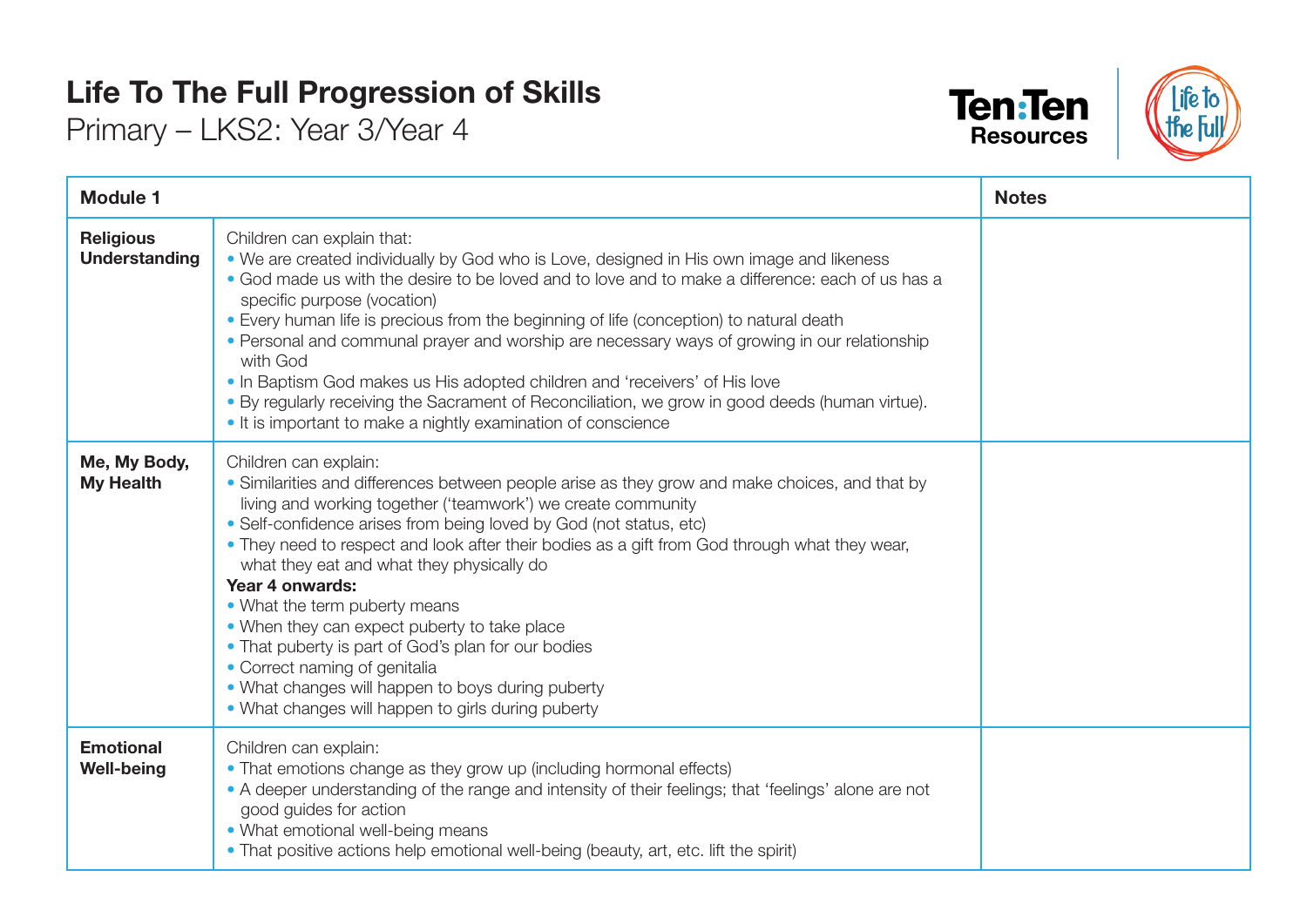## **Life To The Full Progression of Skills**

Primary – LKS2: Year 3/Year 4





|                                          | • That talking to trusted people helps emotional well-being (eg parents/carer/teacher/parish priest)<br>• That images in the media do not always reflect reality and can affect how people feel about themselves<br>• That some behaviour is wrong, unacceptable, unhealthy and risky<br>• That thankfulness builds resilience against feelings of envy, inadequacy and insecurity, and<br>against pressure from peers and the media                                                                                                                                                                                                                                                                                |              |
|------------------------------------------|---------------------------------------------------------------------------------------------------------------------------------------------------------------------------------------------------------------------------------------------------------------------------------------------------------------------------------------------------------------------------------------------------------------------------------------------------------------------------------------------------------------------------------------------------------------------------------------------------------------------------------------------------------------------------------------------------------------------|--------------|
| <b>Life Cycles</b>                       | Children can explain:<br>. That they were handmade by God with the help of their parents<br>• How a baby grows and develops in its mother's womb including, scientifically, the uniqueness of<br>the moment of conception<br>• How conception and life in the womb fits into the cycle of life                                                                                                                                                                                                                                                                                                                                                                                                                      |              |
| <b>Module 2</b>                          |                                                                                                                                                                                                                                                                                                                                                                                                                                                                                                                                                                                                                                                                                                                     | <b>Notes</b> |
| <b>Religious</b><br><b>Understanding</b> | Children can explain:<br>• That God loves, embraces, guides, forgives and reconciles us with him and one another<br>• The importance of forgiveness and reconciliation in relationships, and some of Jesus' teaching<br>on forgiveness<br>• That relationships take time and effort to sustain<br>. That we reflect God's image in our relationships with others: this is intrinsic to who we are and<br>to our happiness                                                                                                                                                                                                                                                                                           |              |
| <b>Personal</b><br><b>Relationships</b>  | Children can describe:<br>. Ways to maintain and develop good, positive, trusting relationships; strategies to use when<br>relationships go wrong<br>• That there are different types of relationships including those between acquaintances, friends,<br>relatives and family<br>• That good friendship is when both persons enjoy each other's company and also want what is<br>truly best for the other<br>• The difference between a group of friends and a 'clique'<br>• Their awareness of bullying (including cyber-bullying), that all bullying is wrong, and how to<br>respond to bullying<br>• Harassment and exploitation in relationships, including physical and emotional abuse and how<br>to respond |              |